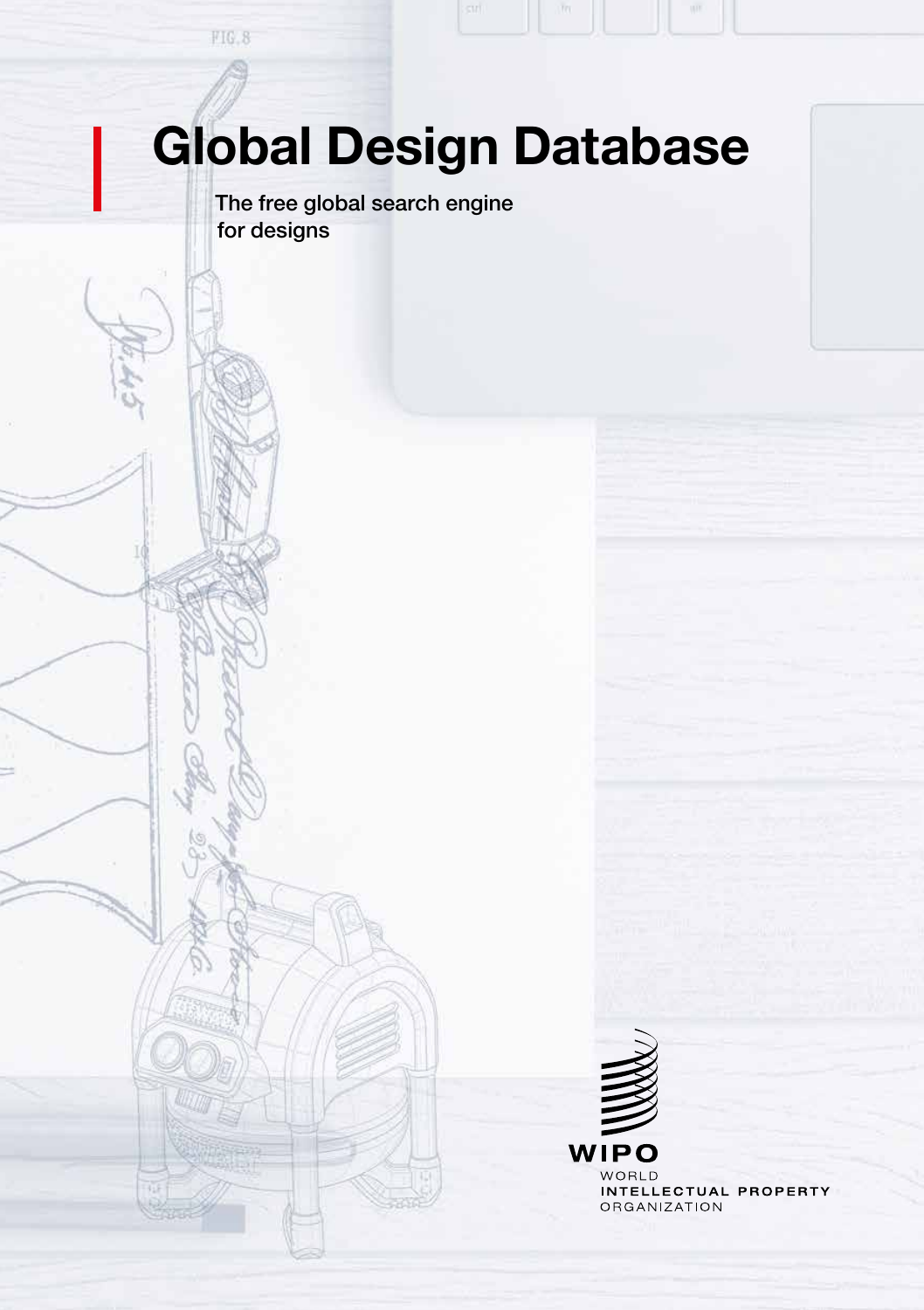#### Global Design Database

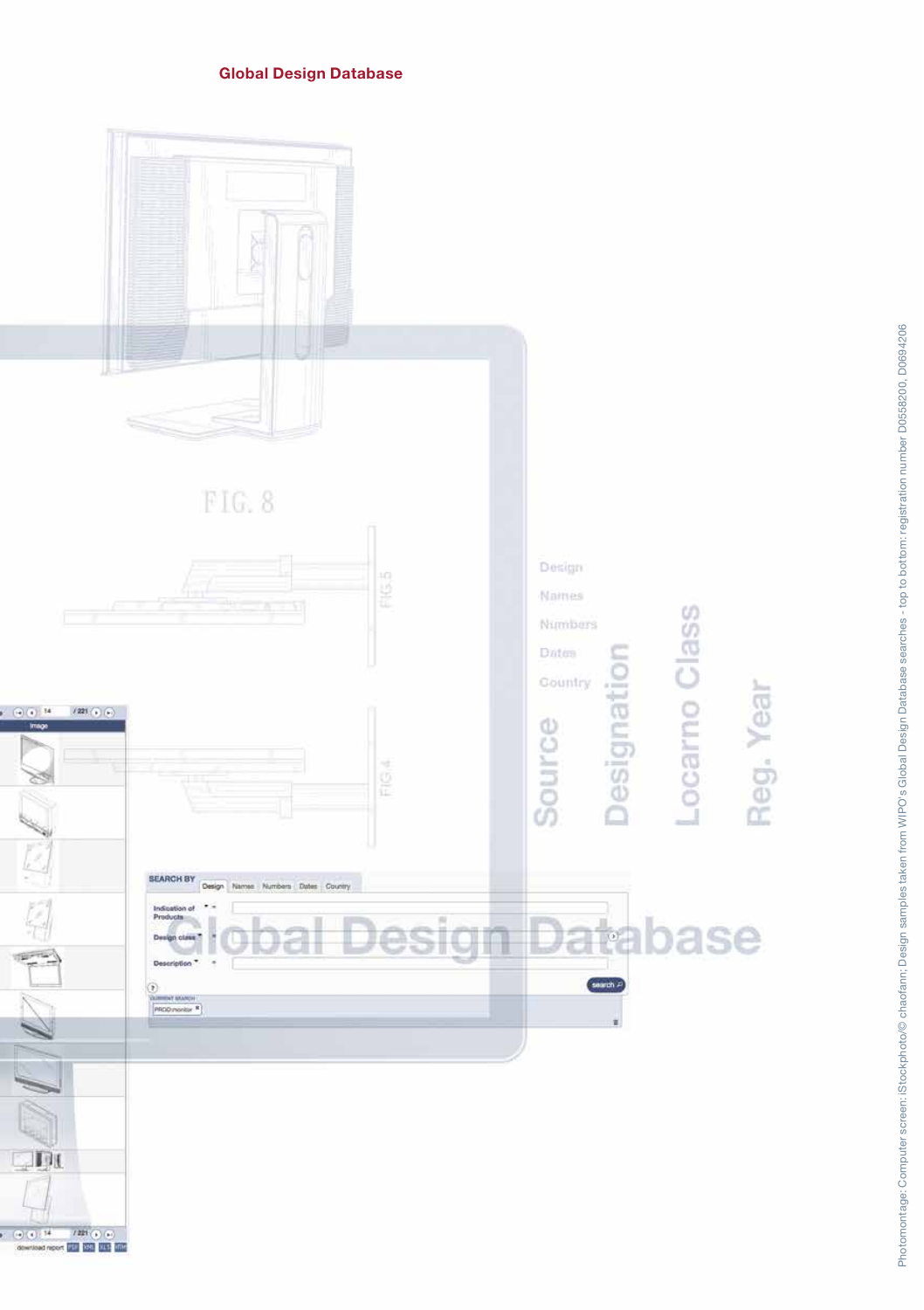## The [Global Design](http://www.wipo.int/designdb/en/index.jsp)  [Database](http://www.wipo.int/designdb/en/index.jsp) is a free, multilingual online search tool which can help you make the most of big design data.

It is run by the World Intellectual Property Organization (WIPO), a specialized agency of the United Nations that deals with IP issues.

The [Global Design Database](http://www.wipo.int/designdb/en/index.jsp) contains a huge amount of information:

- registrations under the Hague System for the International Registration of Industrial Designs, which WIPO administers
- designs from several national registration systems, including Canada, Indonesia, Japan, New Zealand, Spain, and the United States of America.

There are millions of designs in the [Global Design Database](http://www.wipo.int/designdb/en/index.jsp) and it is growing all the time.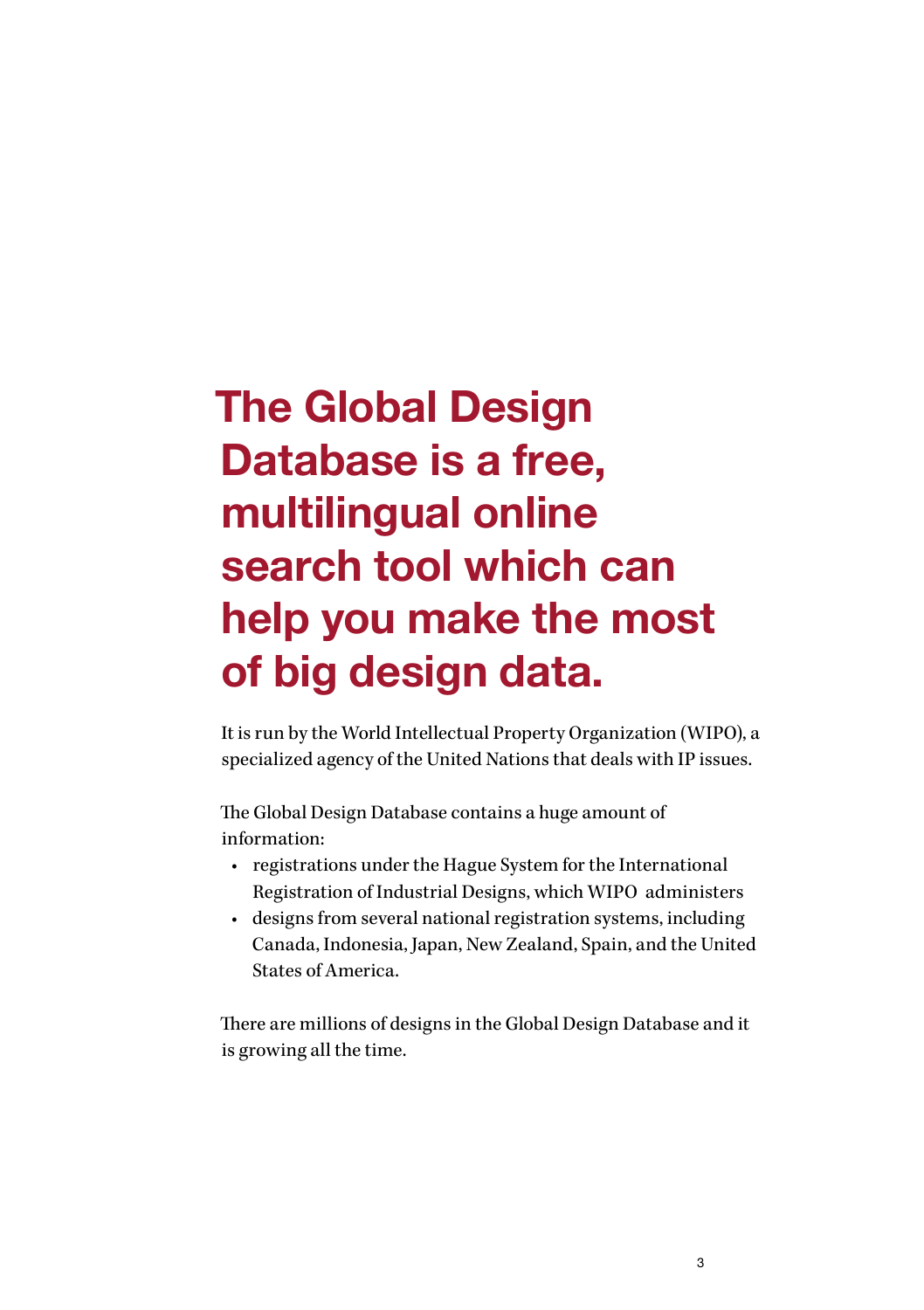#### The way a product looks and feels is often key to its commercial success.

These days, there are many competing products offering the same basic functionality, so consumers make their selection based on price and aesthetic appeal.

That makes it very important to protect intellectual property (IP) rights in your designs.

Industrial design rights protect the aesthetic or ornamental aspects of a product. They can apply to a wide variety of industrial products and handicrafts – everything from jewelry and watches to furnishing, packaging, containers and cars to graphical user interfaces and recording and communication equipment.

By searching for existing designs, you can:

- check if a design has already been registered, to save the costs of trying to protect the same design
- study design trends for the products and markets of interest.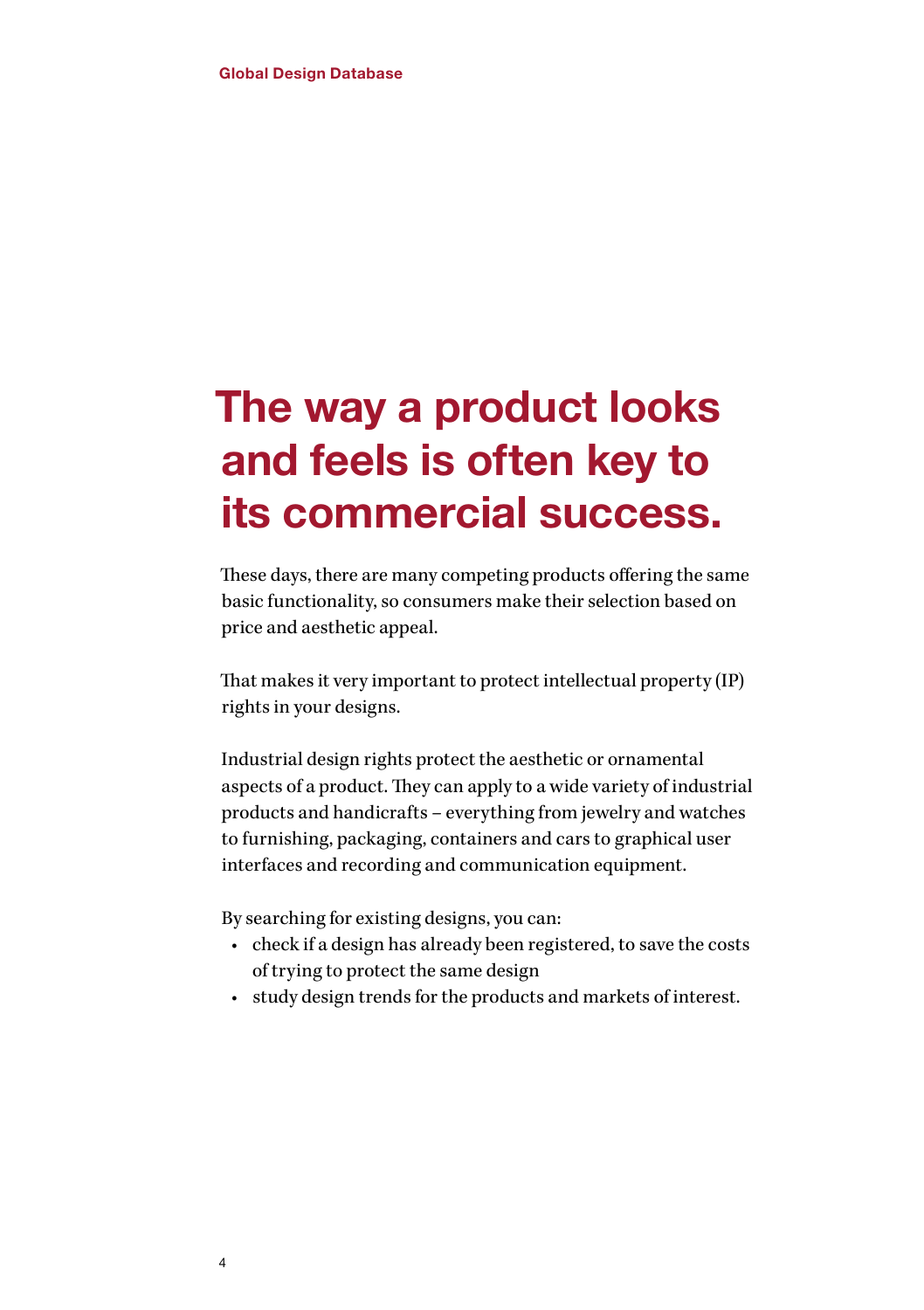## The Global Design Database is powerful but easy to use.

Search and filter functions and search results are all available on the [homepage.](http://www.wipo.int/designdb/en/index.jsp)

Start your search by selecting your search criteria – choose from among:

- the type or class of product or a description of the design;
- the name of the right holder, creator or their representative;
- the application or registration number;
- key dates, for example, the registration or priority date; and
- the country or countries of application or registration.

These fields include sub-categories so you can make your search even more targeted.

Then you can narrow your search using the filter control: filter by source, designation, design class under the Locarno international Classification, and registration year.

Filters can help you sort through your results at a glance and spot design trends in certain geographical regions or business areas.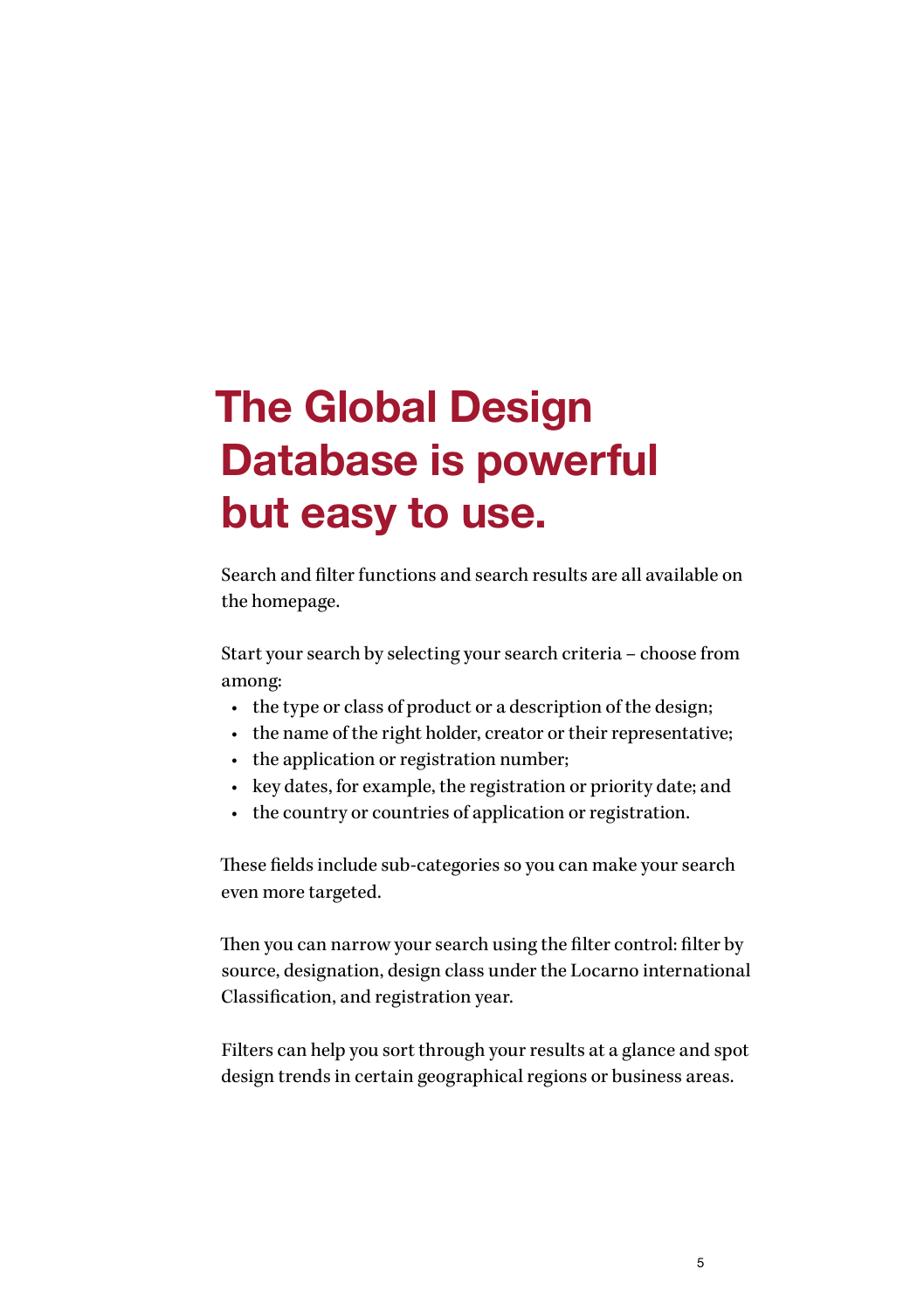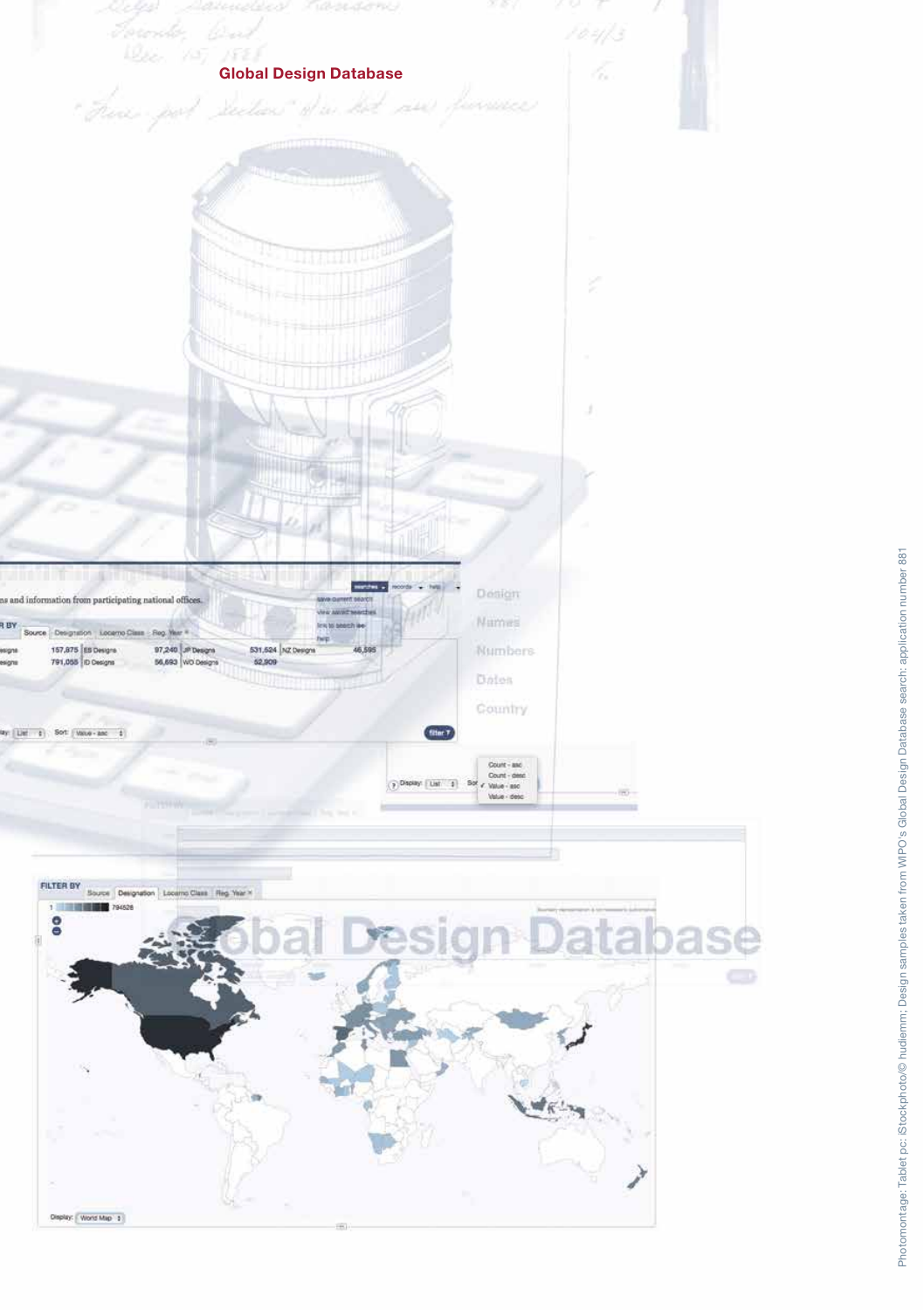To perform even more targeted searches, the database supports:

- Boolean operators AND, OR and NOT
- grouping operators
- proximity operators
- wildcard searches
- fuzzy searches
- range searches.

You can also save searches so you can come back and perform them again as the database is updated. You will need to [create](https://www3.wipo.int/wipoaccounts/en/usercenter/public/register.jsf) [a user account](https://www3.wipo.int/wipoaccounts/en/usercenter/public/register.jsf), which is quick and easy to do and completely free of charge.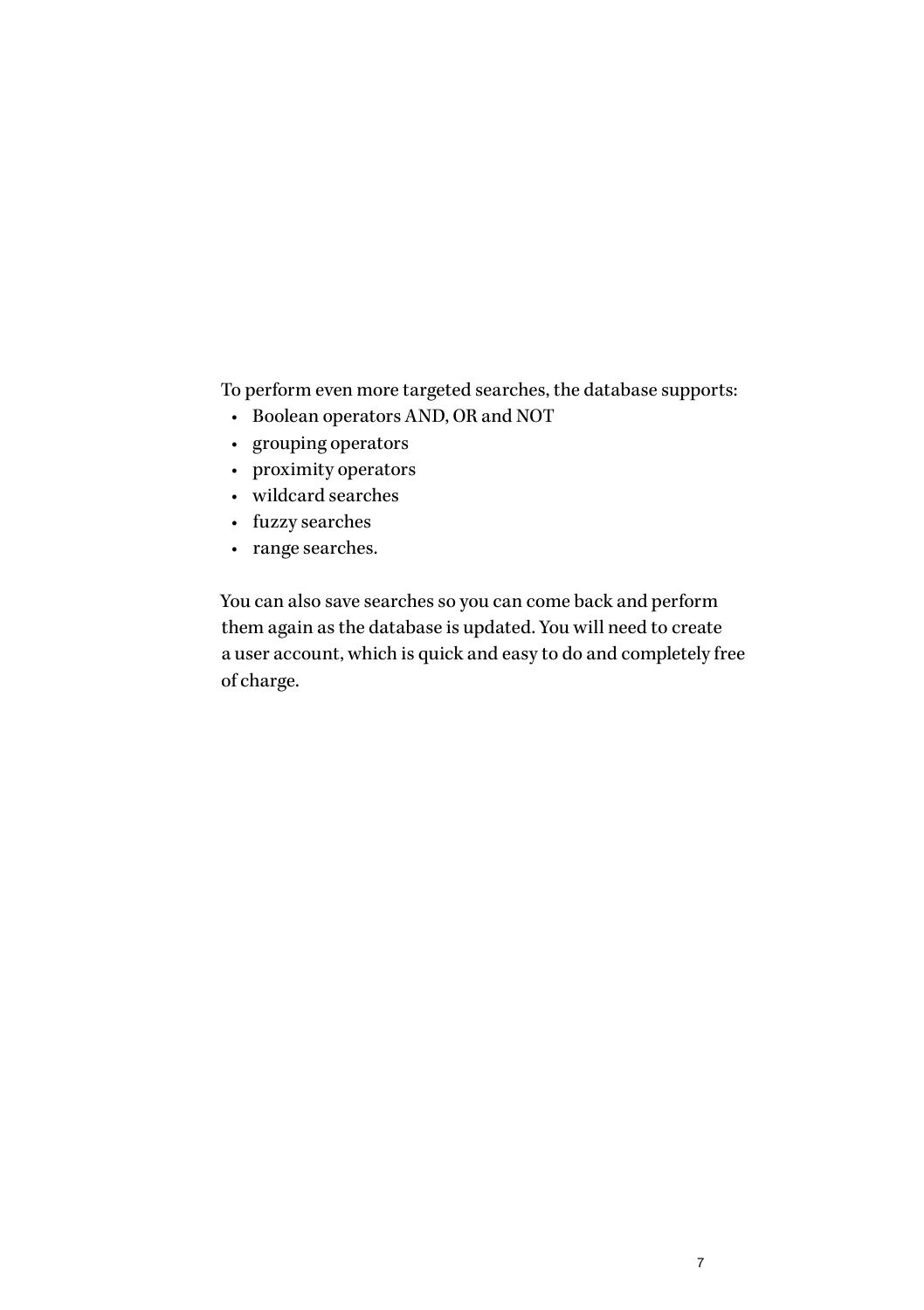#### Global Design Database

esits of U.S. ap eers - personary those filing applications with the USPTO - should access the USPTO Patent Database at<br>earch forms and other search tools available on the USPTO website. ano sei on. R U dresse by **Continue** Service  $\sim$ 

|                                                                                                                                                                                                                                                                                                                                            | in rounder.    |                         |
|--------------------------------------------------------------------------------------------------------------------------------------------------------------------------------------------------------------------------------------------------------------------------------------------------------------------------------------------|----------------|-------------------------|
| Registration Number                                                                                                                                                                                                                                                                                                                        | Millmes        |                         |
| <b>Ithe Application</b>                                                                                                                                                                                                                                                                                                                    | <b>Numbers</b> |                         |
| nolla itsiger lanoitemett                                                                                                                                                                                                                                                                                                                  |                |                         |
| products<br>N                                                                                                                                                                                                                                                                                                                              | Dolos          |                         |
| <b>ACT</b><br>bolass of the Locarno Classification<br>Ğ                                                                                                                                                                                                                                                                                    | Country        |                         |
| LISPITO PATENT FULL-TRY: AND HARRY DAYSEARE<br>$1 - 4$<br>affication<br>œ<br>Linesworth Lineswith<br><b>Record</b>                                                                                                                                                                                                                         | 11111          |                         |
| <b>1. 100 Mill</b><br>dress of creator of designs<br>(Ruda: Yokhihiro (Seto, JP)                                                                                                                                                                                                                                                           |                |                         |
| Idress of the holder(s)<br>latsuda; Yoshihiro (Seto, JP)                                                                                                                                                                                                                                                                                   |                |                         |
| Idress of the holder(s)<br>yota Jidosha Kabushiki Kaisha (JP)                                                                                                                                                                                                                                                                              |                | mm.                     |
| sdress of representative<br>drian DesignLaw Group, LLC (unknown)                                                                                                                                                                                                                                                                           |                | Write-<br>Arts 14, 2017 |
| 11 2015-07-09<br>of the characteristic features of the design(s), or matter for which protection is not sought<br>tal design for a robot, as shown and described.                                                                                                                                                                          |                |                         |
| o.<br>aegemi to<br><b>UTLAND AND UPPEAR OF A REAL</b><br>coastive view of a robot showing my new design:<br>tion, it is the top 40.3 divisor Third<br>thorney way in<br>: View thereof;<br><b>Interment</b><br>: hoorert weiv's<br><b>Applicant</b><br>aide view thereof; and,;<br>It side view thereof.<br>Malmaha, Wahlilline Root at A. |                | sign Database           |
| <b>Bibliother CEPS</b><br>10/27/19<br>۴.<br>mn<br><b>PO. 4</b><br>$0 = 10$<br>m.c.<br>$\cdots$<br>$-1$                                                                                                                                                                                                                                     |                | <b>AMATIT</b><br>13.00  |

**AMAYEY** 

 $\mathcal{H}^{\mathcal{C}}$ 

m.

 $\alpha\alpha$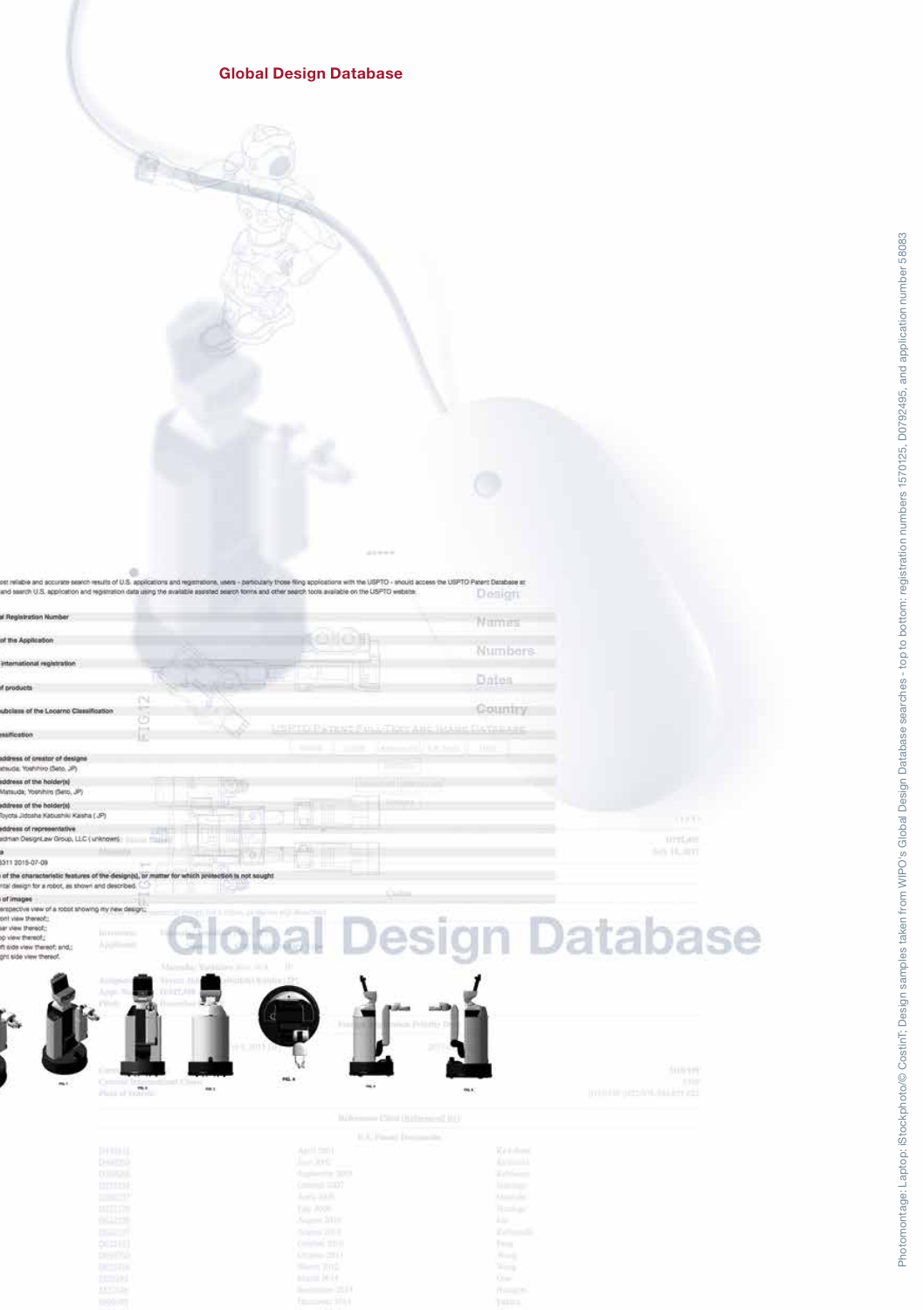A result list on the [homepage](http://www.wipo.int/designdb/en/index.jsp) displays the records that match your current search.

The list is updated as you change your search criteria or filters, so you can instantly see how different options affect the results. And an image of each design is shown when available, making the display of results even clearer.

There are two ways you can view the records in the result list:

- a list format that includes options to show/hide and reorder the different columns
- a grid format that includes a menu allowing you to order your records as desired.

It is simple to access individual records from the result list – just click on a design to view the full record.

Each record contains details of the design in question such as the application number, filing and priority dates, name and address of the right holder and their representative, and so on.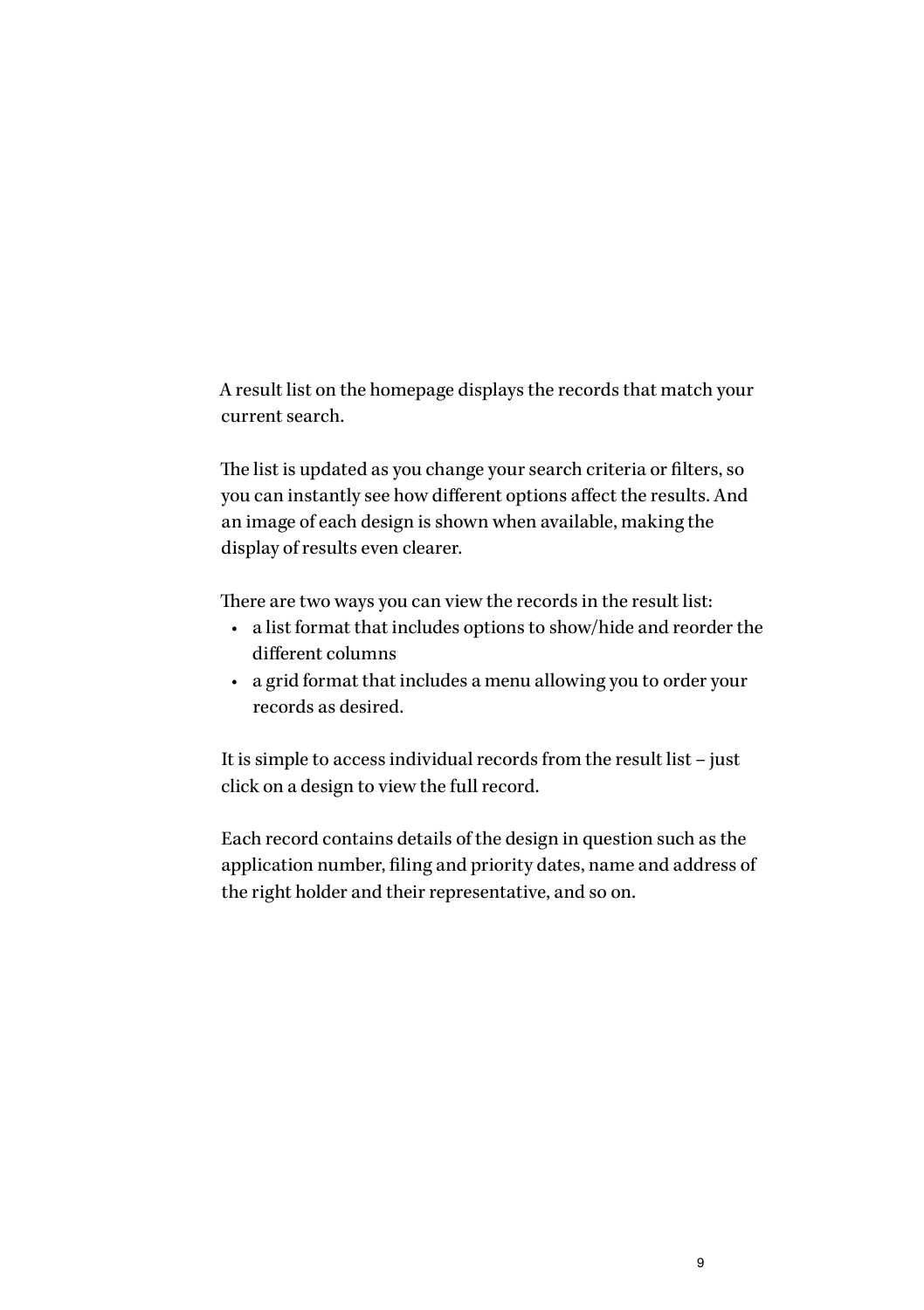## The Global Design Database is available in three languages – English, French and Spanish – and more languages will become available in the future.

To guide you in your searches, support is available in your chosen language through the Help menu, which you will find on the upper right-hand side of the [homepage](http://www.wipo.int/designdb/en/index.jsp).

You can also sign up for free seminars to help you make the most of the database – check the news section on our web page for details: [www.wipo.int/reference/en/designdb](http://www.wipo.int/reference/en/designdb).